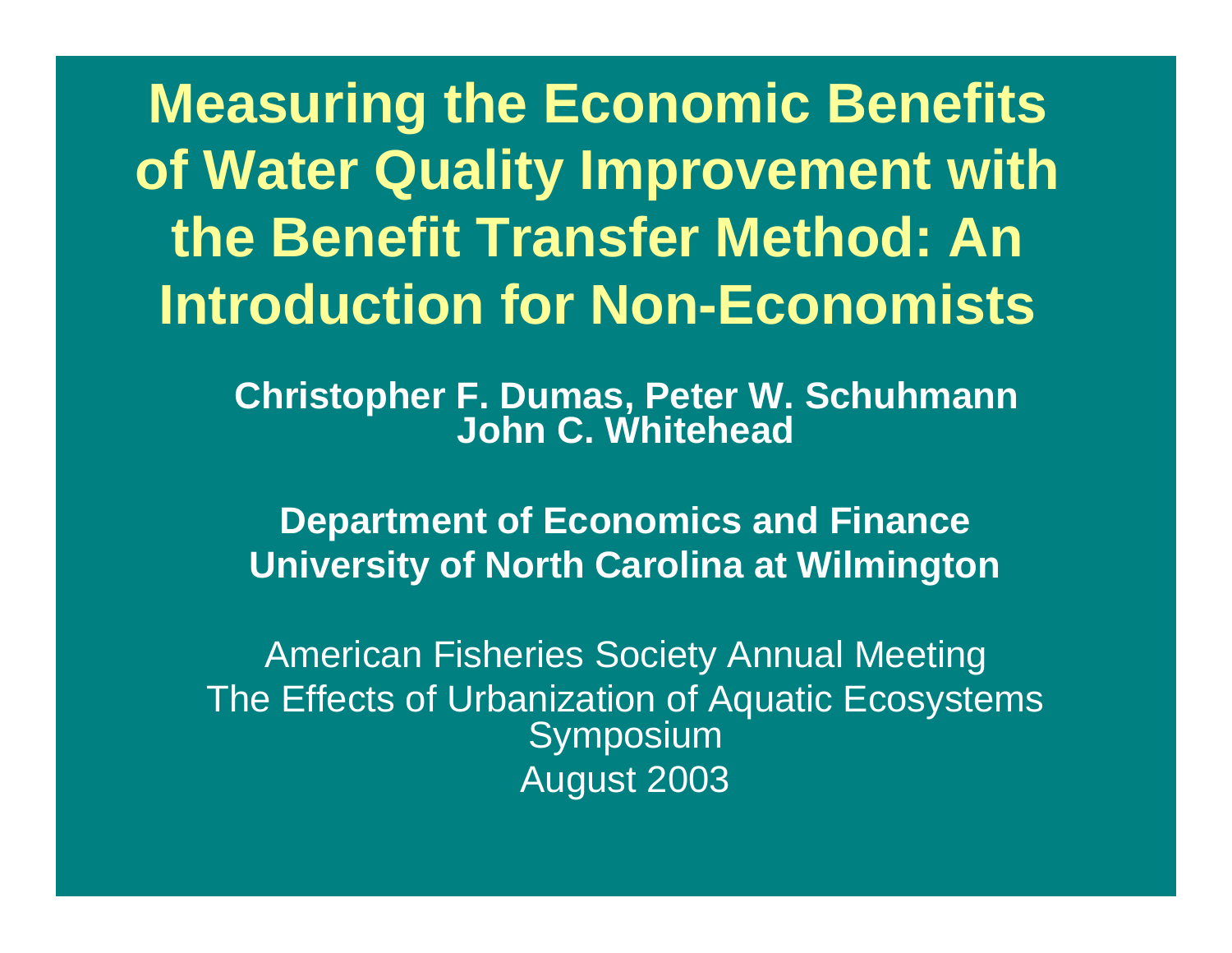# **Outline**

- Rationale
- Theory
- Methods
- Case Study
- Conclusions

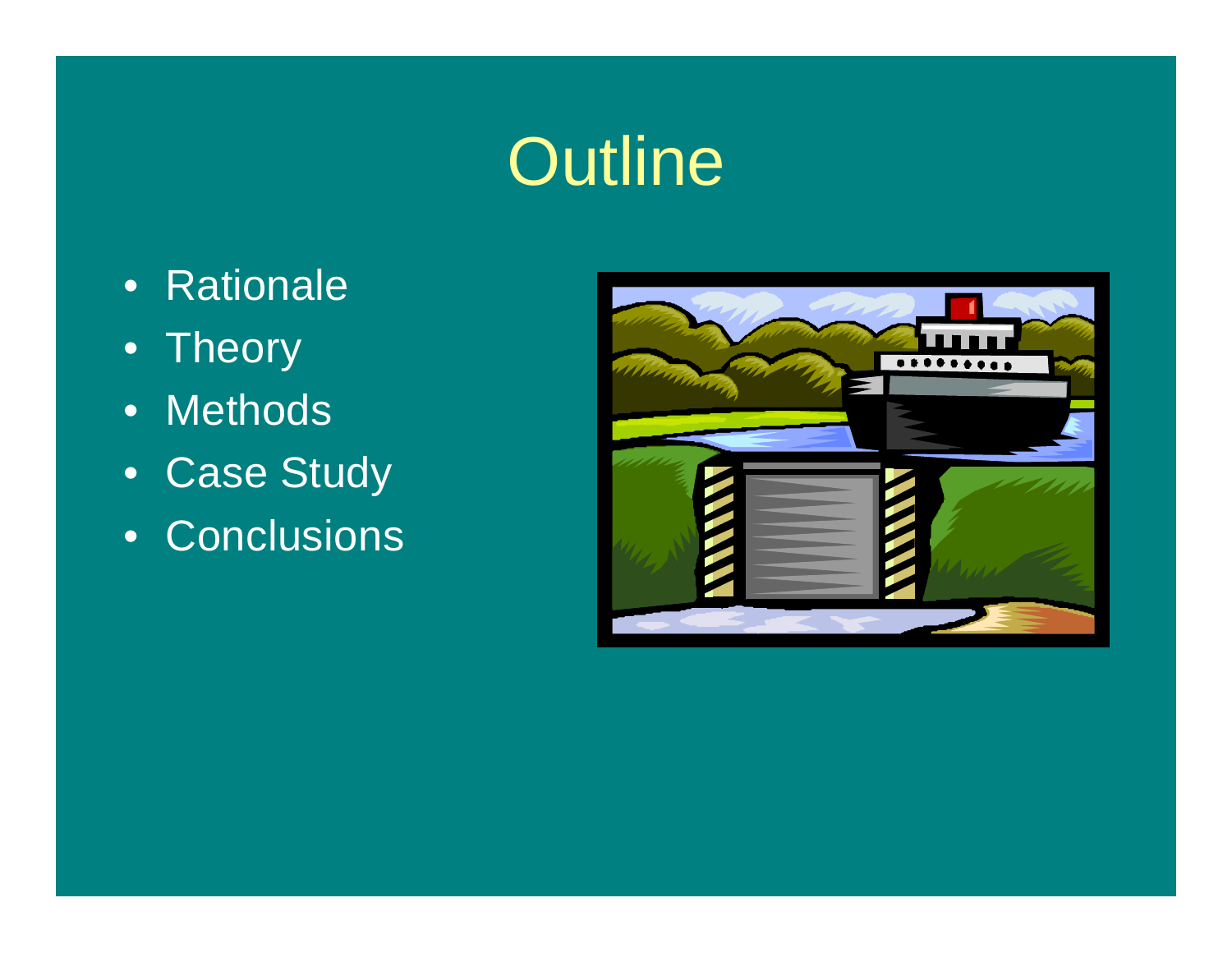# Benefit-Cost Analysis (BCA)

- BCA is a tool for defining and attaining optimally managed environmental and natural resources.
- "Optimal" is where NB  $= B - C$  are maximized.
- "Zero" water pollution is unrealistic and inefficient.

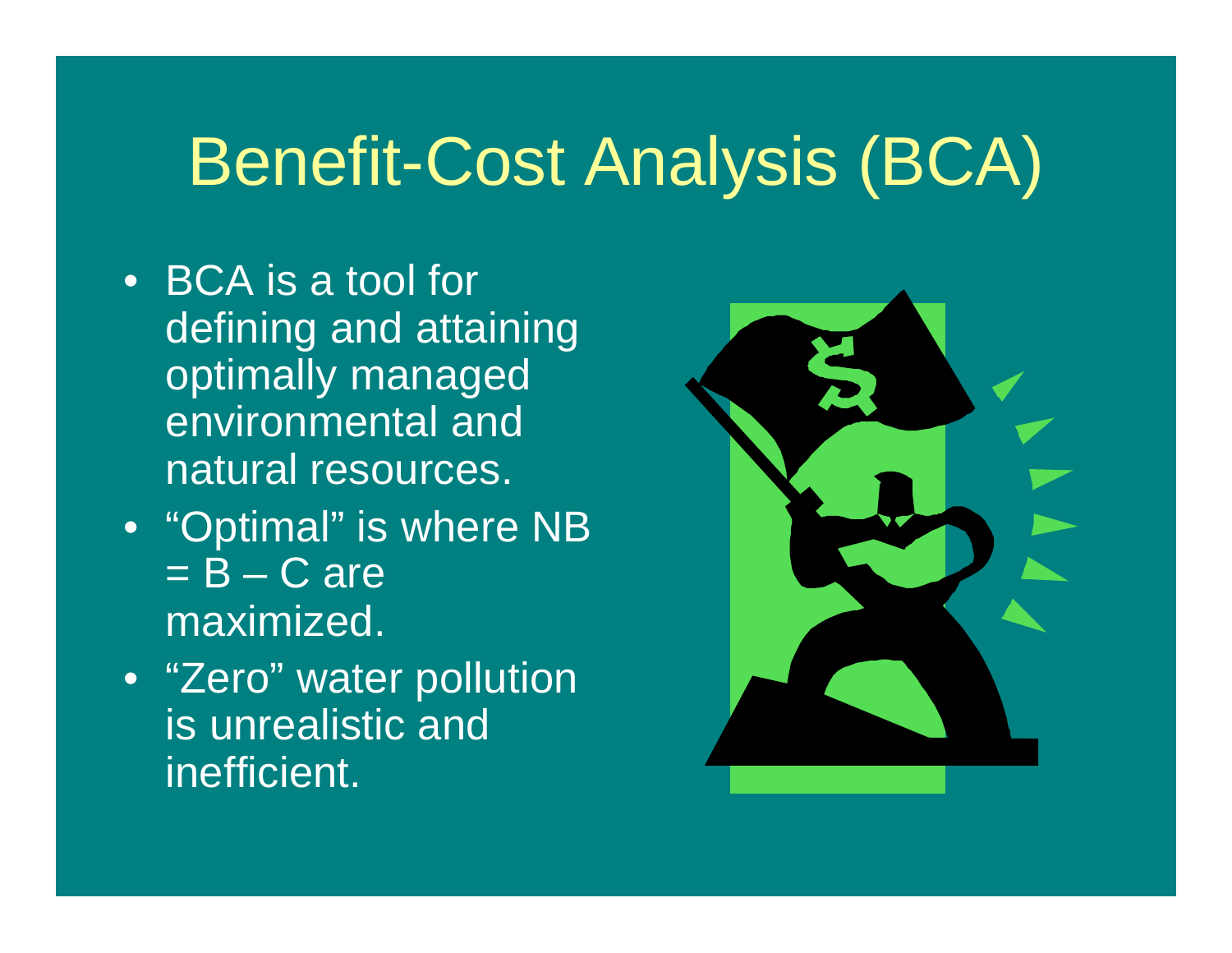## Benefits: Theory

• Economic benefits are: (1) the dollar value of the satisfaction obtained from the use of a good or service.

(2) the (greatest) amount of income an individual would be willing (and able) to give up in order to consume the good.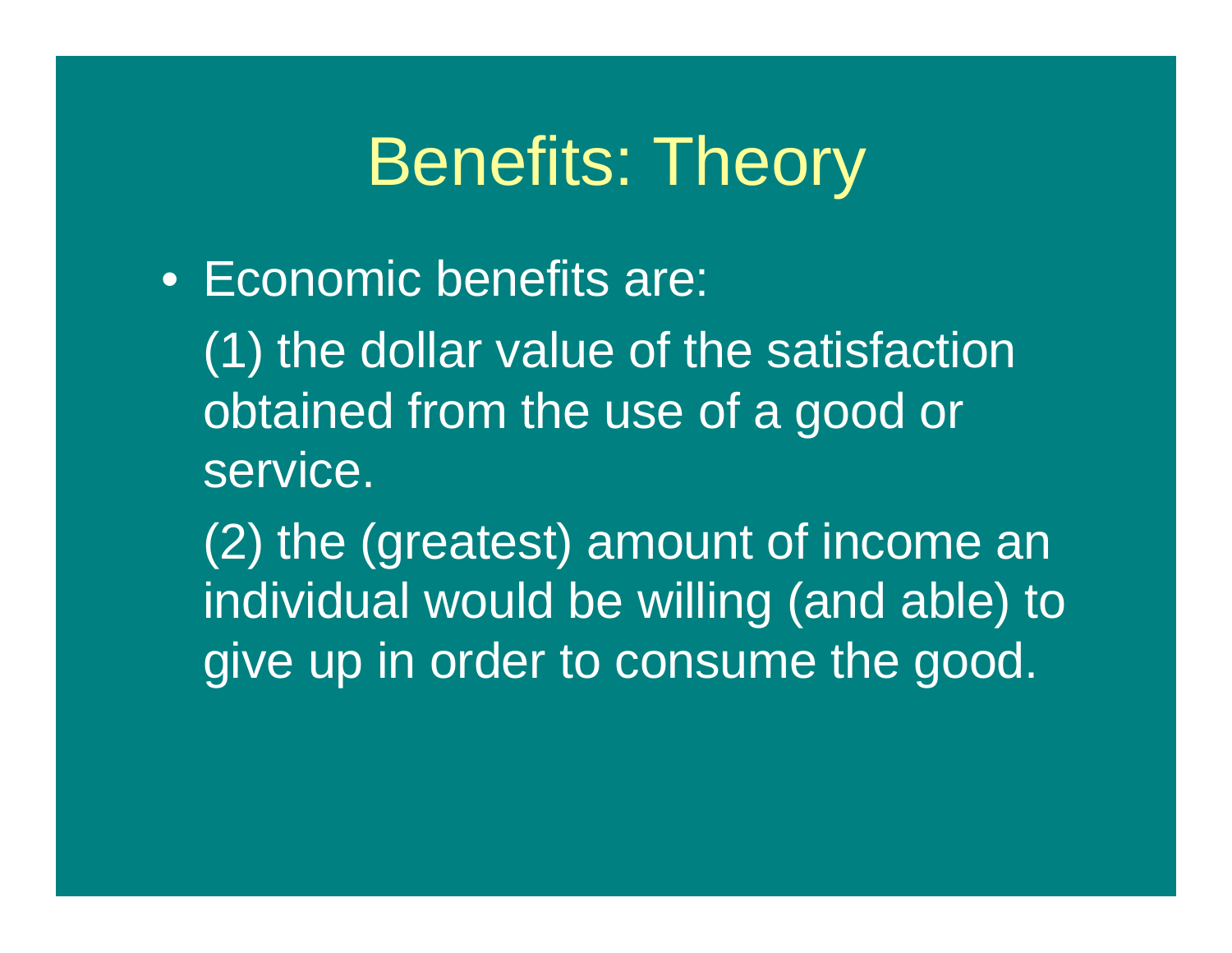## Benefits are not Impacts

• Benefits (i.e., value) are not measured by what you actually have to pay for a good ("cost" or "price"), but rather by what you would be willing to pay for a good.

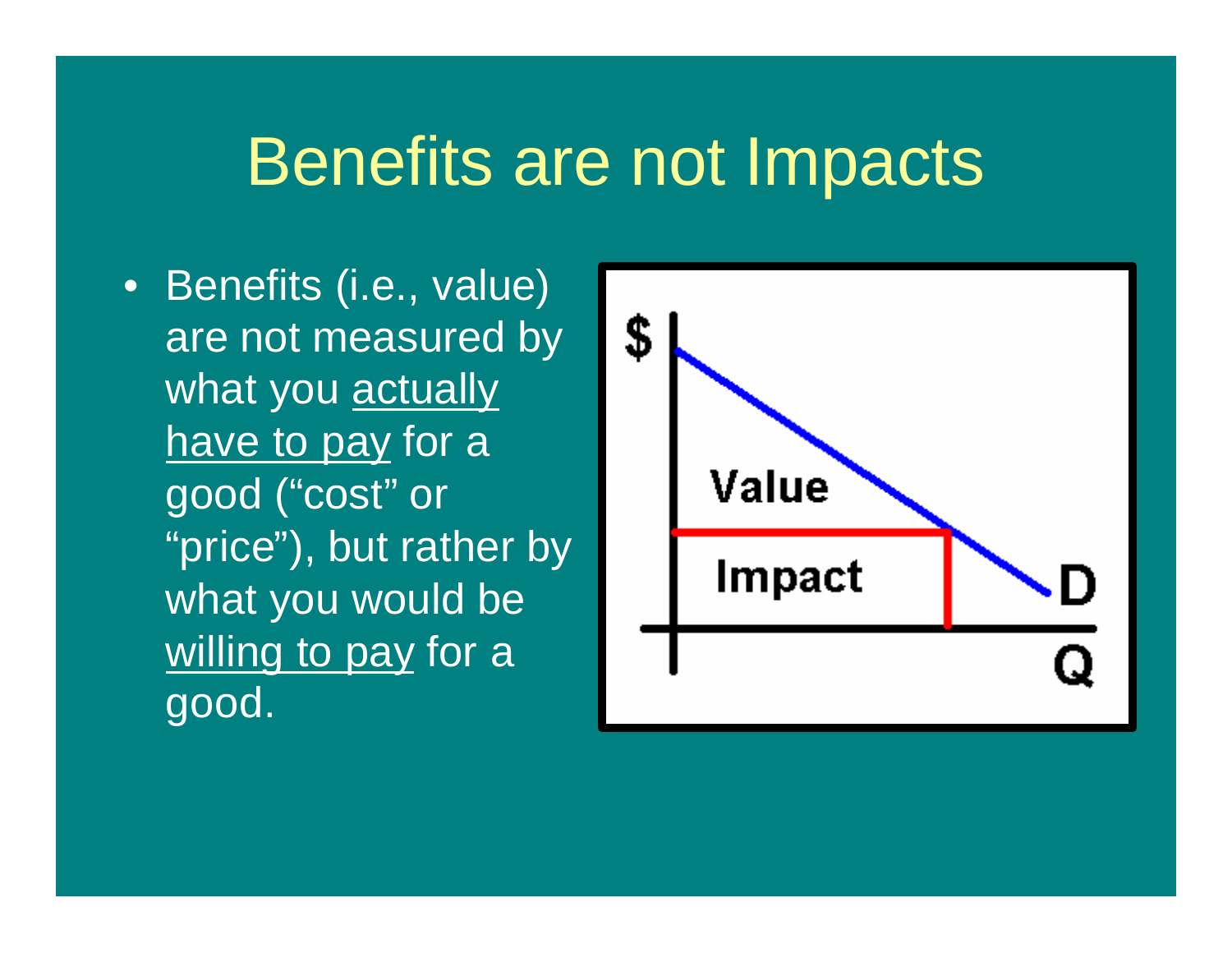## Benefits: Theory

- Economic value extends to goods that are not traded in the market place.
- People are willing to give up time or other resources (including money) for the opportunity to consume "non-market" goods and services.

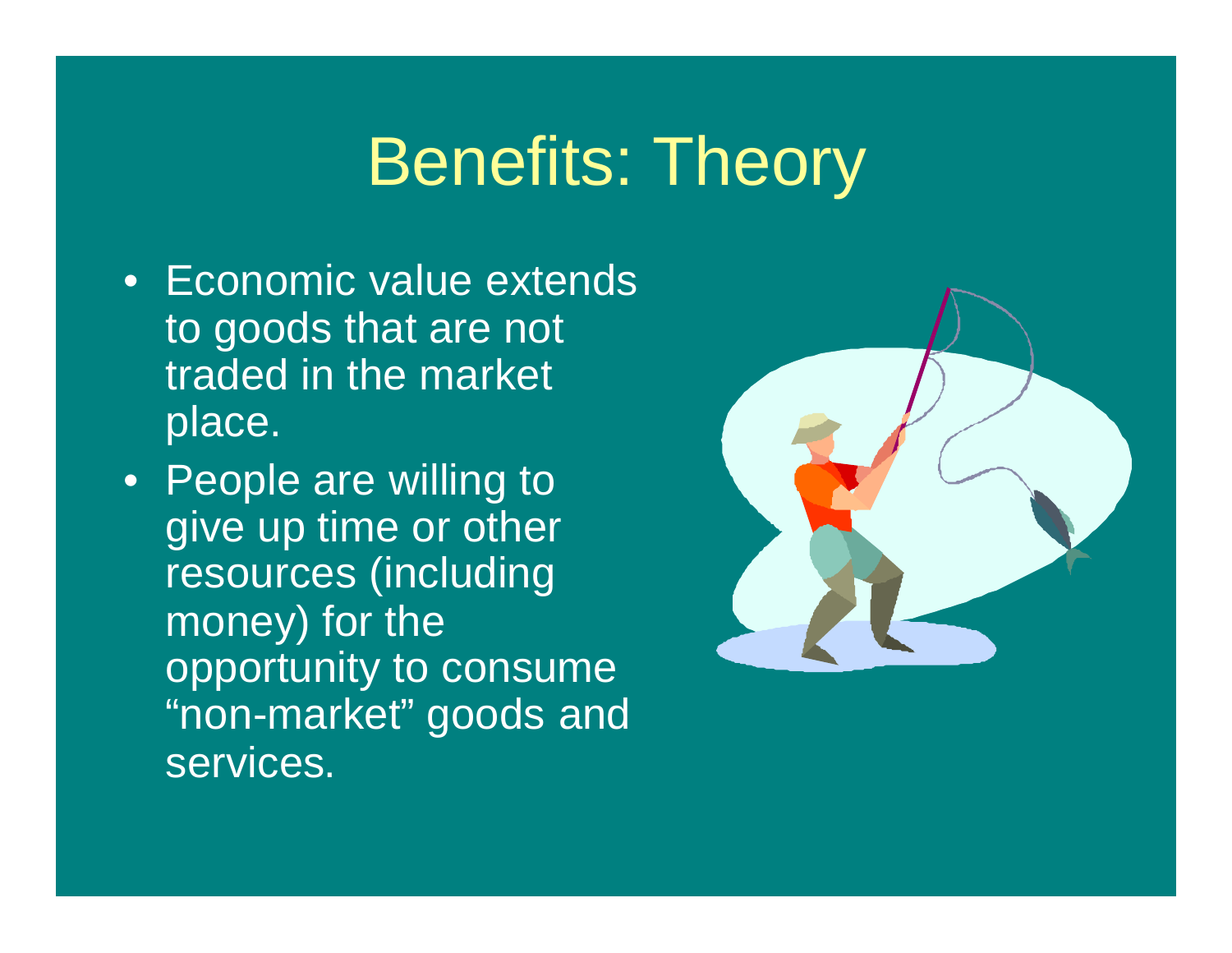## Use and Nonuse Values

- *Use value* consists of the tangible components of the good.
- *Nonuse value* pertains to the intangible or indirect uses of a good.
- $\bullet$  TV = UV + NUV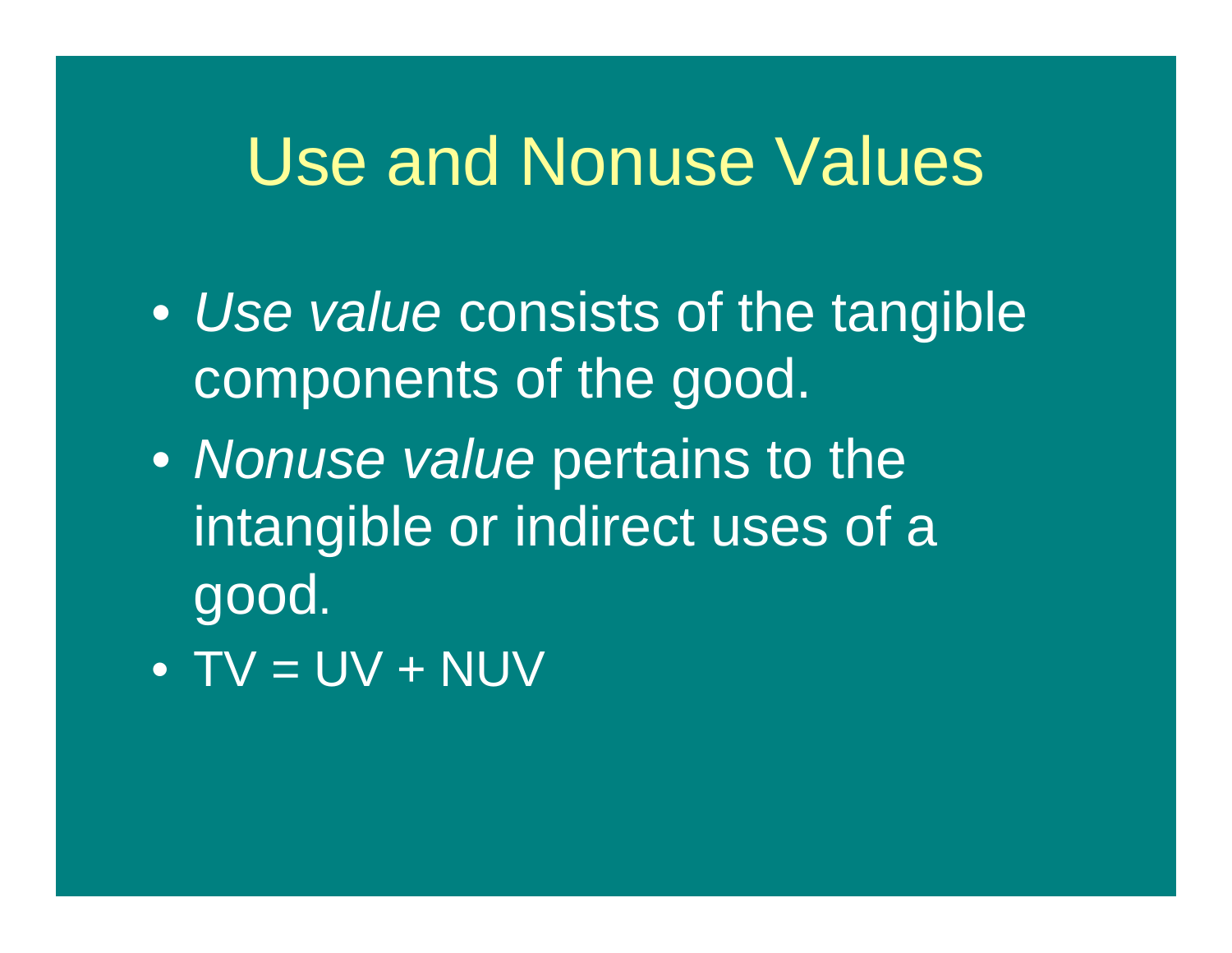## Benefits Estimation: Methods

• Two categories of techniques that economists use to quantify the value society places on water resources: (1) Stated preference methods (2) Revealed preference methods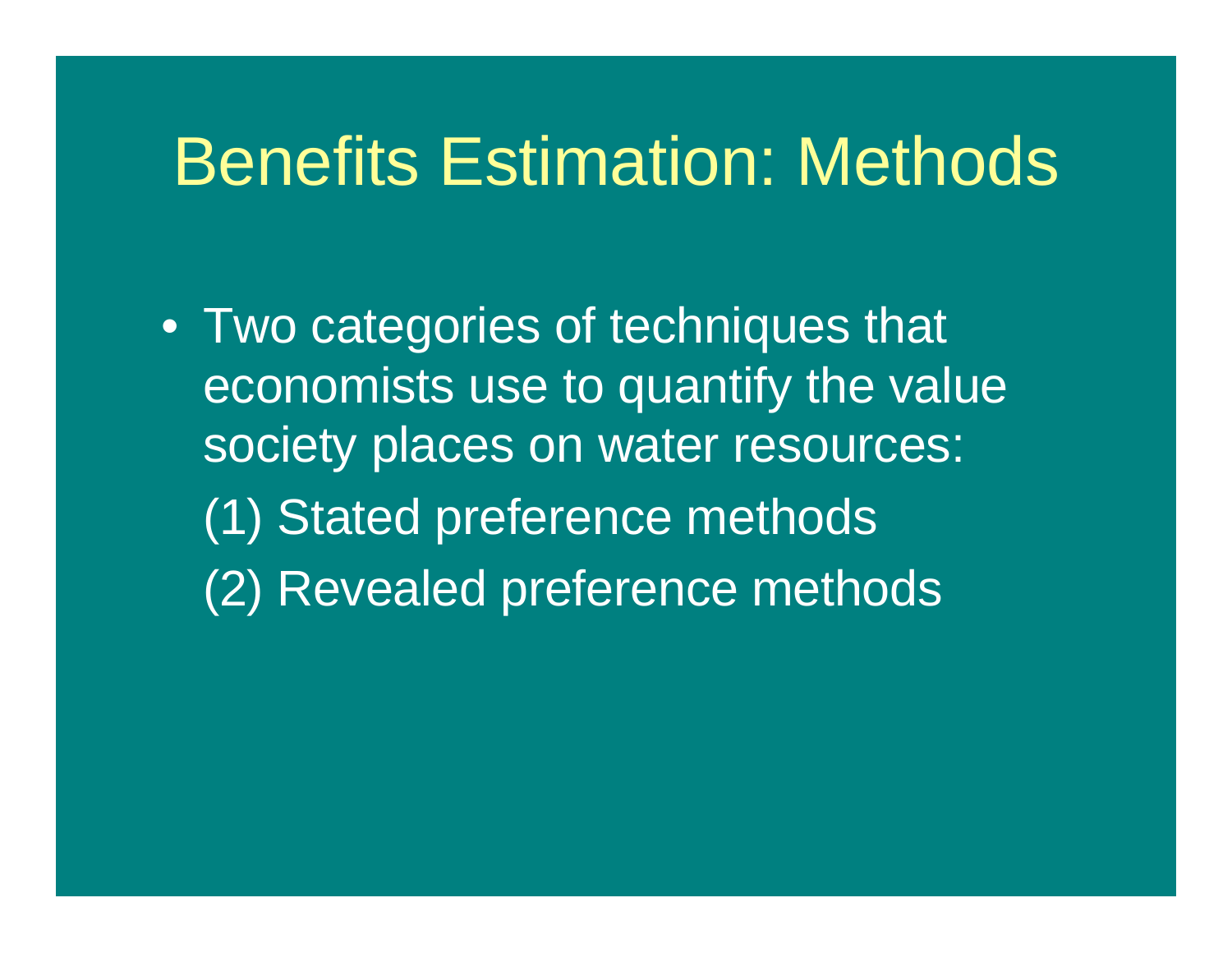#### Stated Preference Methods

- Contingent Valuation
- Contingent Behavior
- Conjoint Analysis
- Are used to measure use and nonuse values
- Extremely flexible
- Are criticized for "hypothetical bias"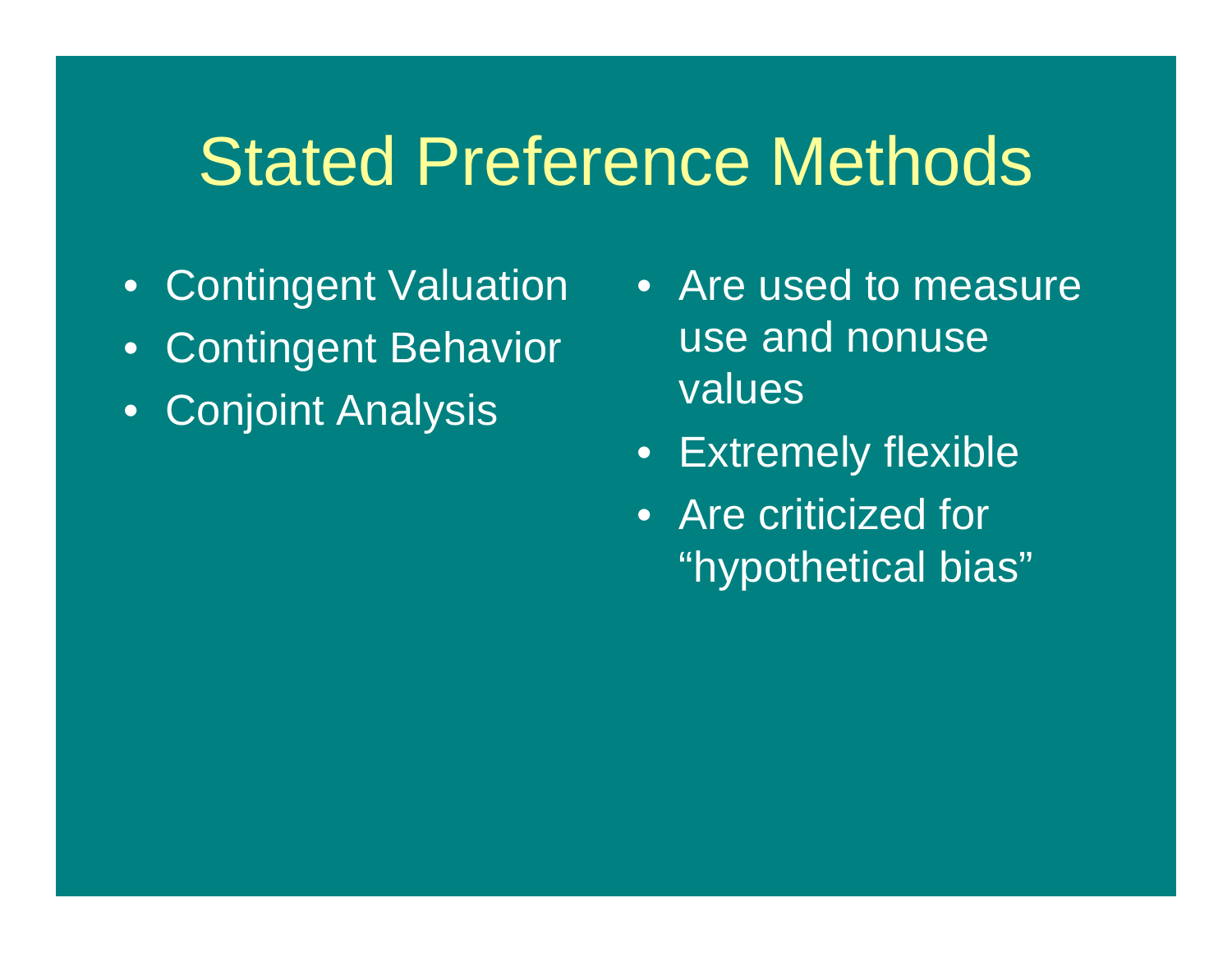# Contingent Valuation

• The CVM is a survey technique based on the idea that people's willingness to pay can be determined by asking them directly in the context of hypothetical situations.

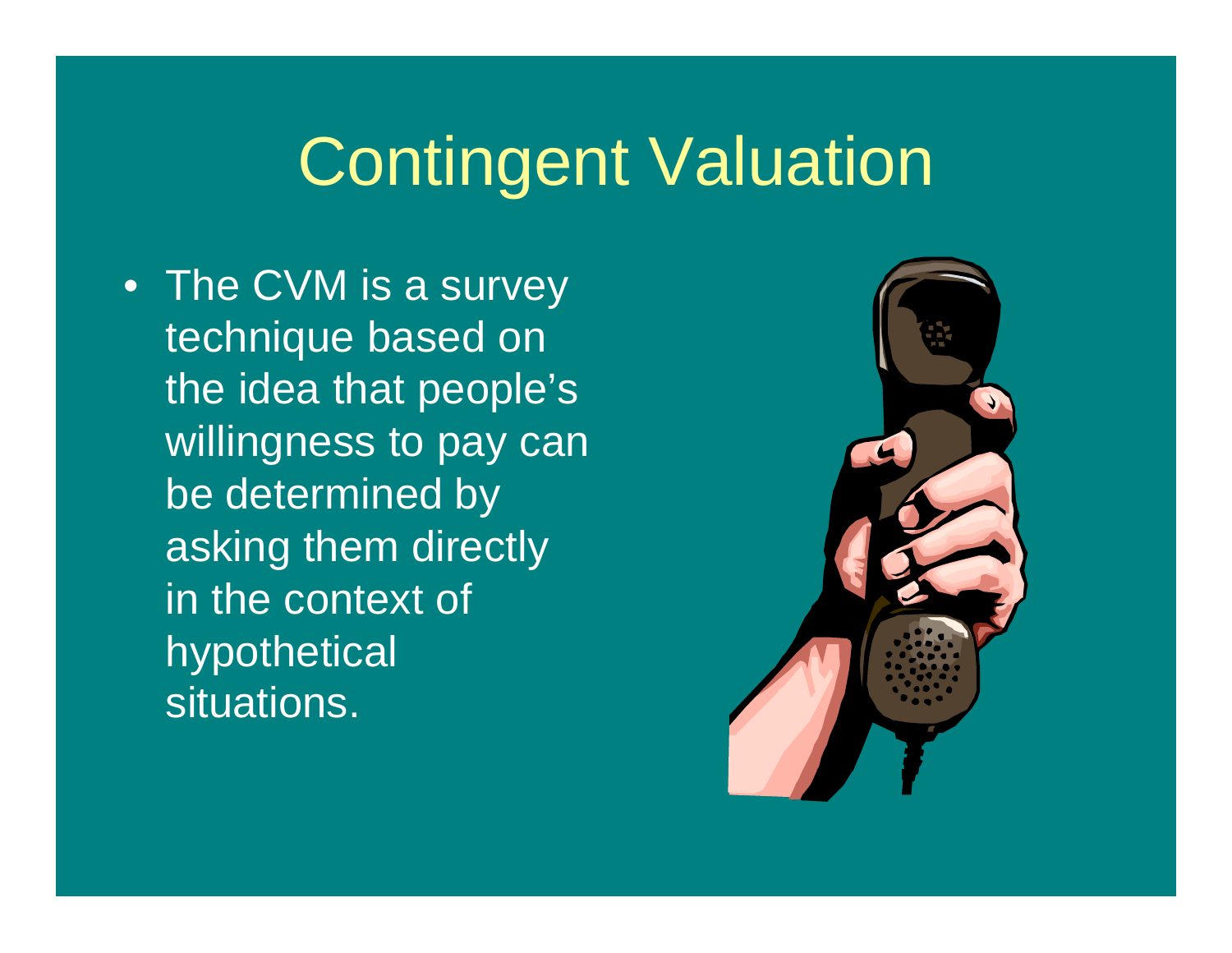#### Revealed Preference Methods

- Travel Cost Method
- Hedonic Price **Method**
- Are used to measure use values
- Difficult to assess policies that are beyond historical experience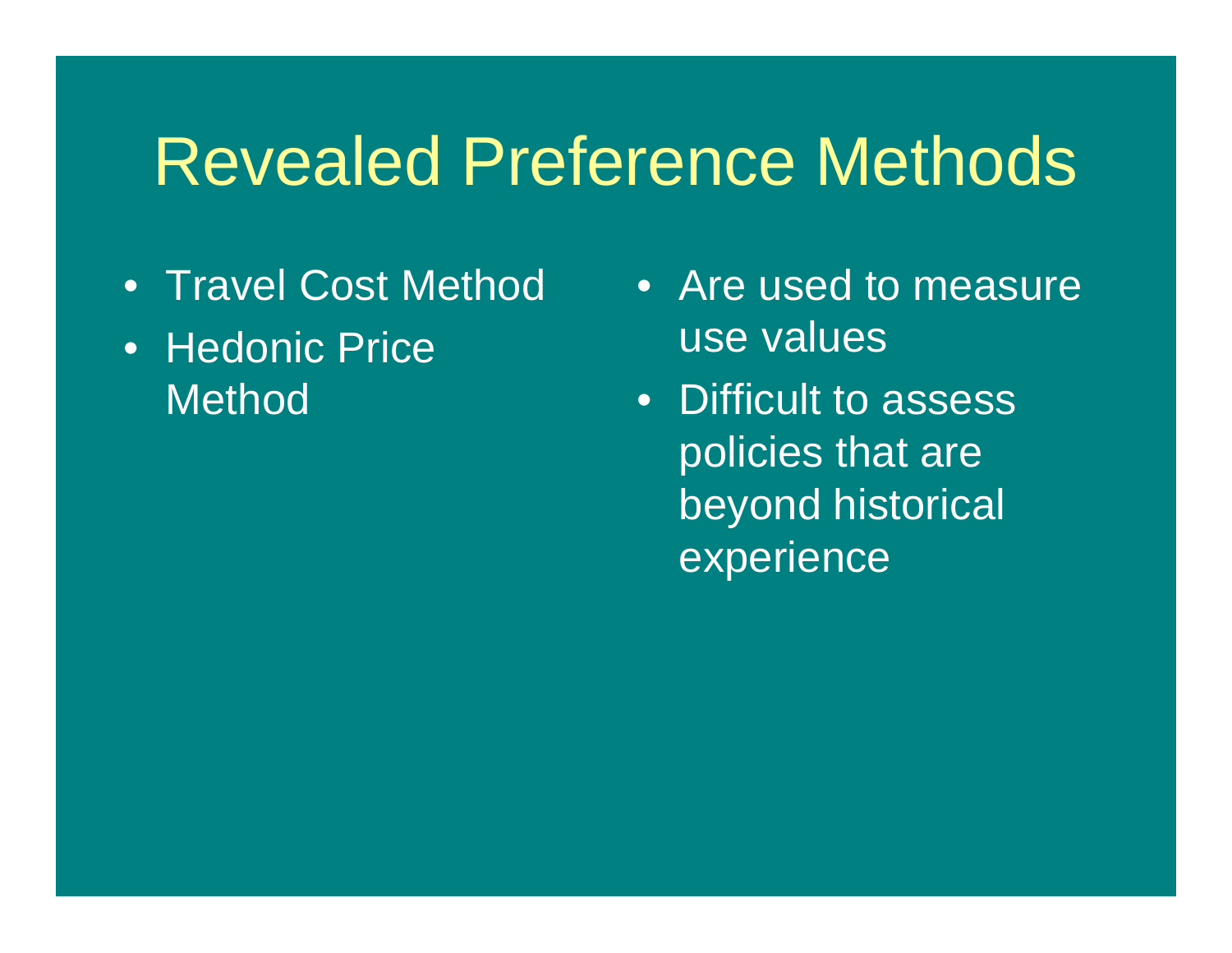# Travel Cost Method

- The "price" of a recreation trip is the transportation and time costs.
- The number of trips is inversely related to the implicit price (i.e., distance).

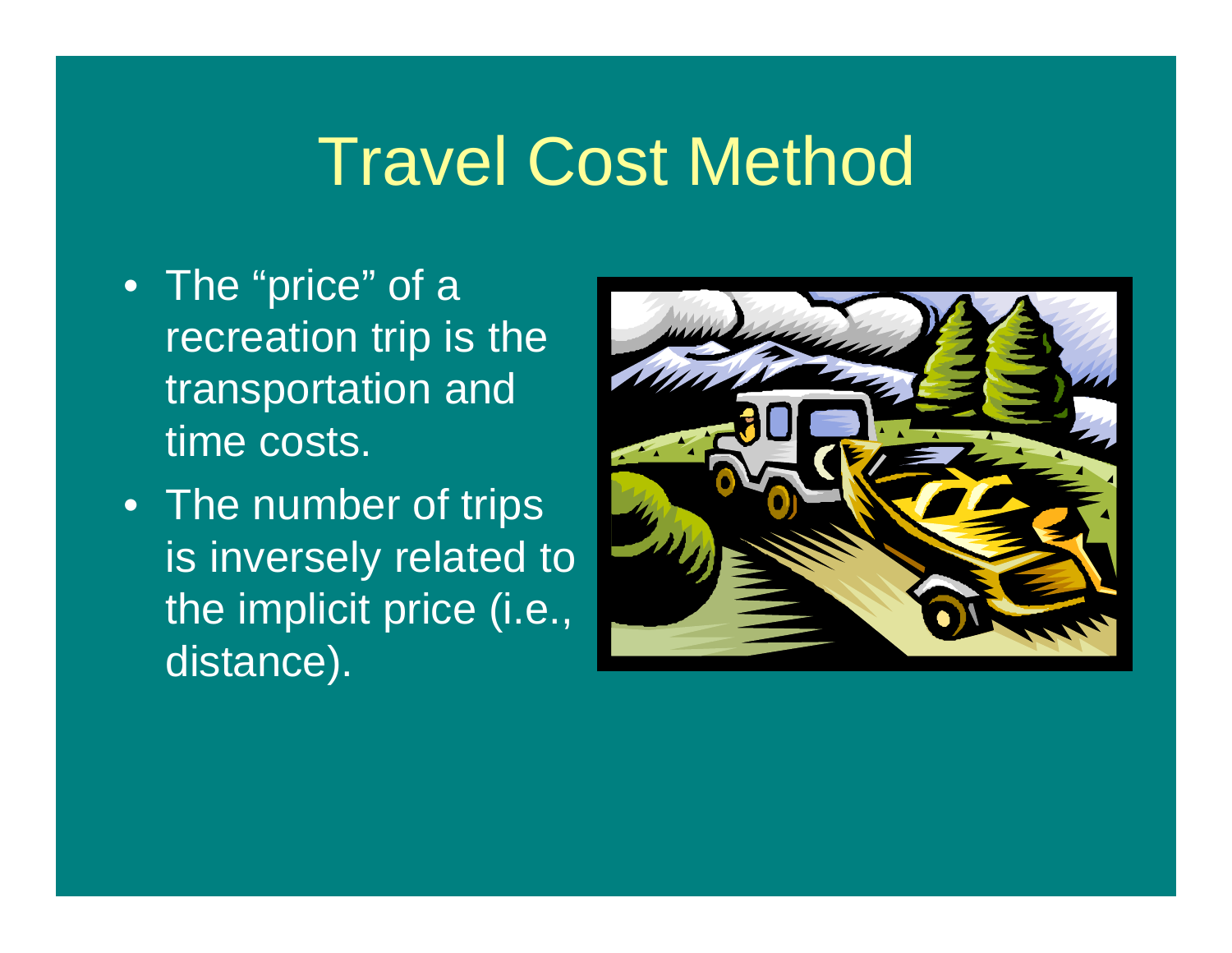# Hedonic Price Method

T

- Amenity values are capitalized in housing and labor costs.
- Housing prices are higher in "nice" places.
- Wages are lower in "nice" places.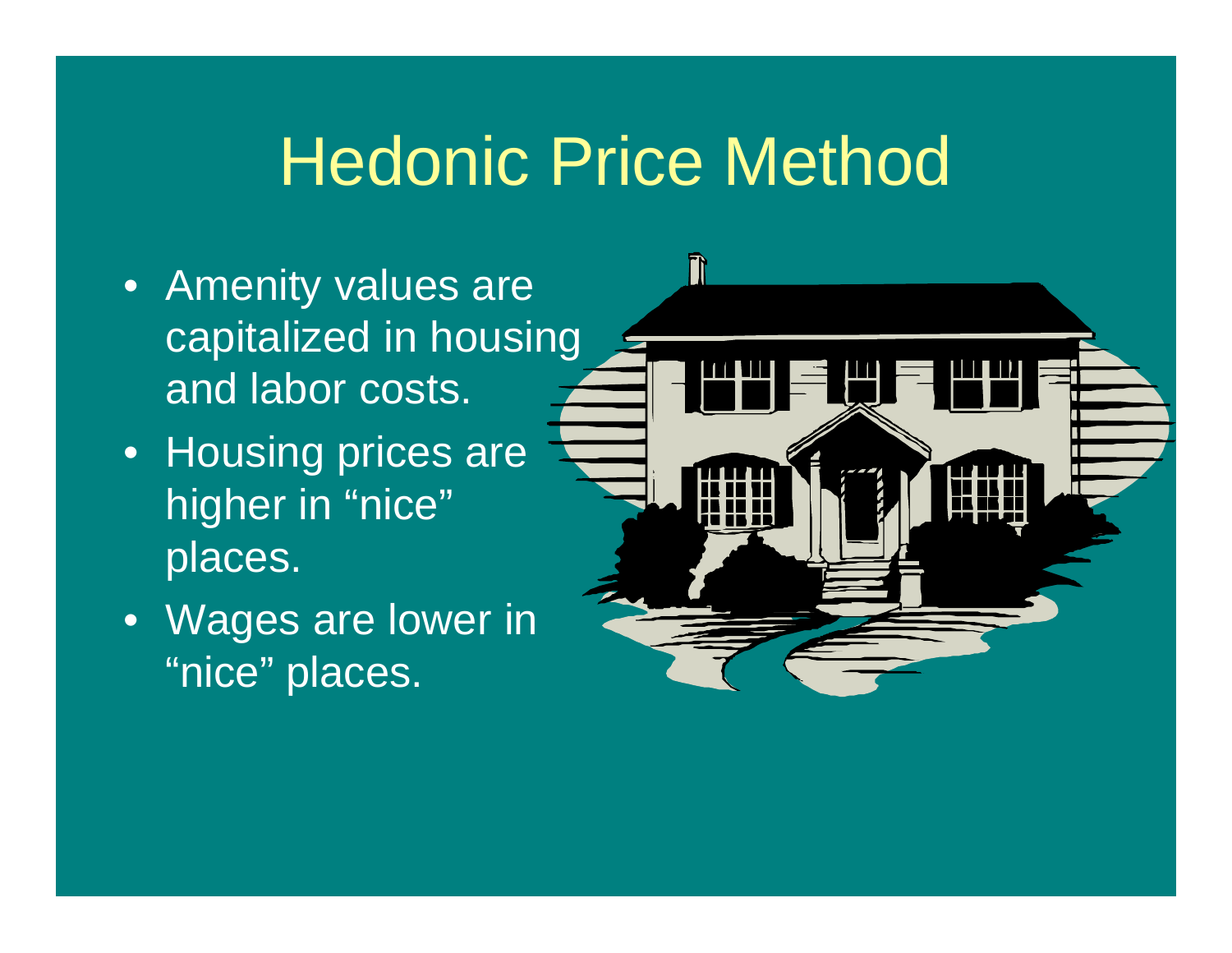## Benefit Transfer

• Uses benefit estimates borrowed from other studies combined with other estimates to construct aggregate benefit and cost estimates.

• A useful approach for policy analysis when there is not enough time or money to conduct primary data collection or analysis of secondary data.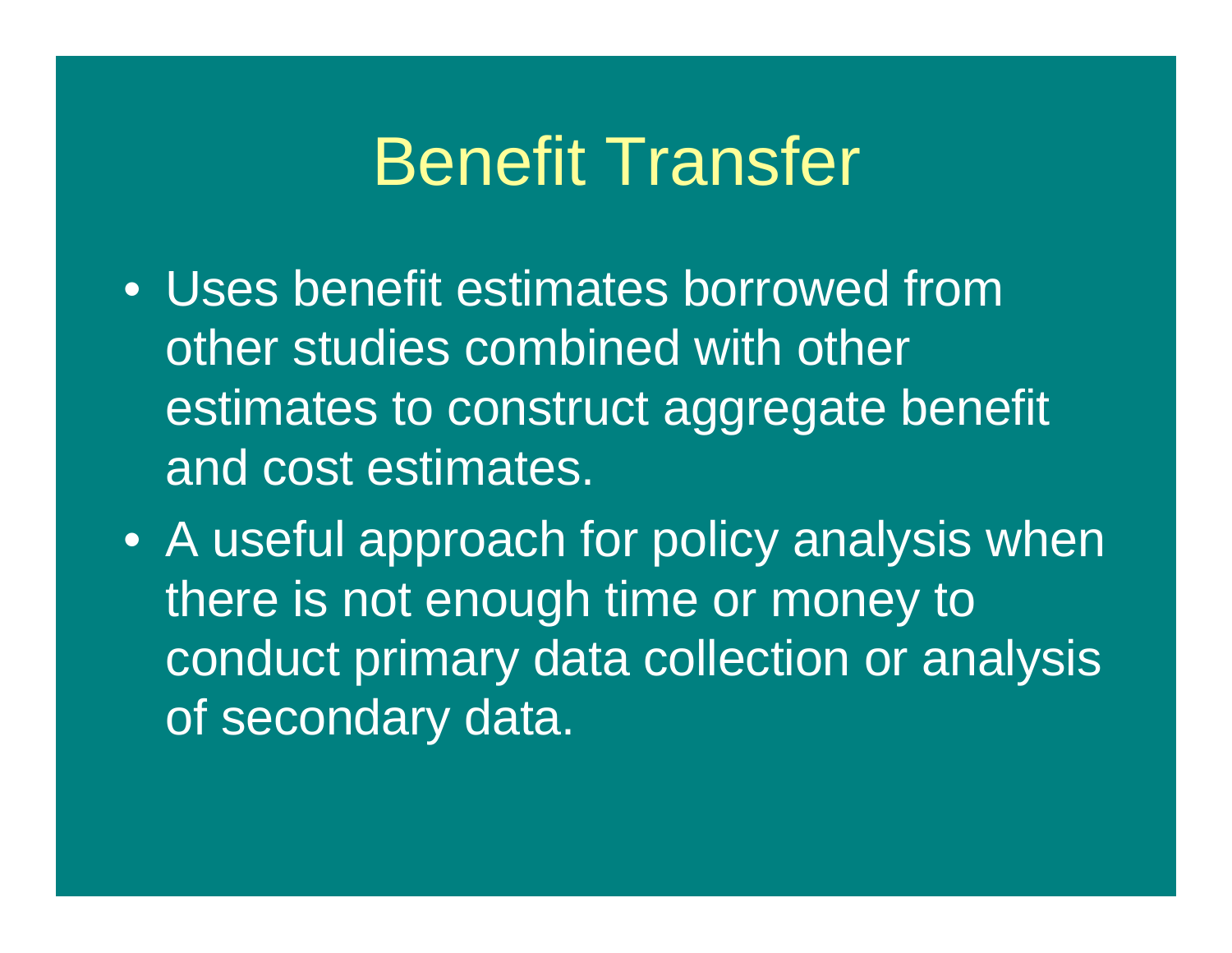# Case Study: Cape Fear River, Wilmington, NC

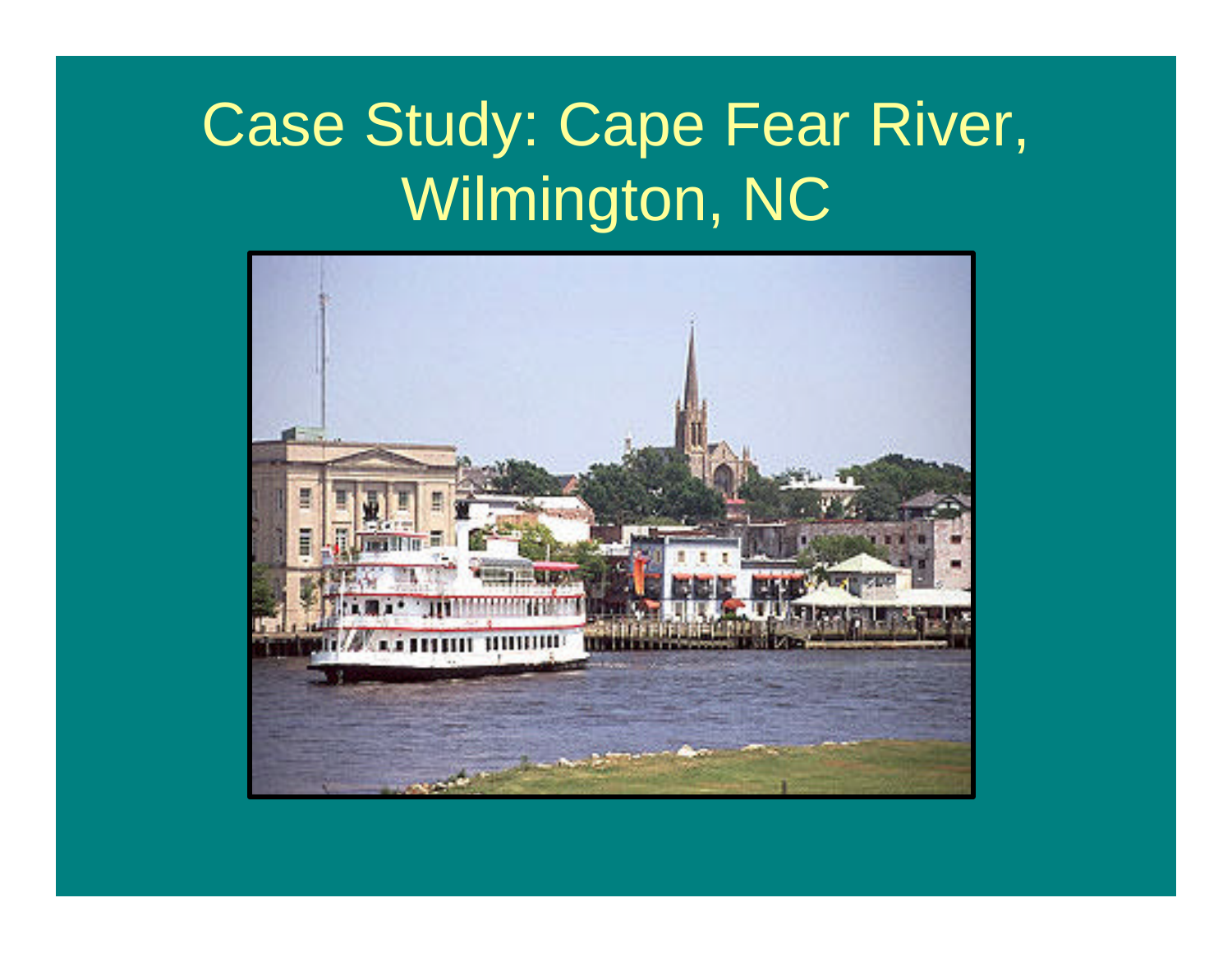## North Carolina's River Basins



Necesslate 1889).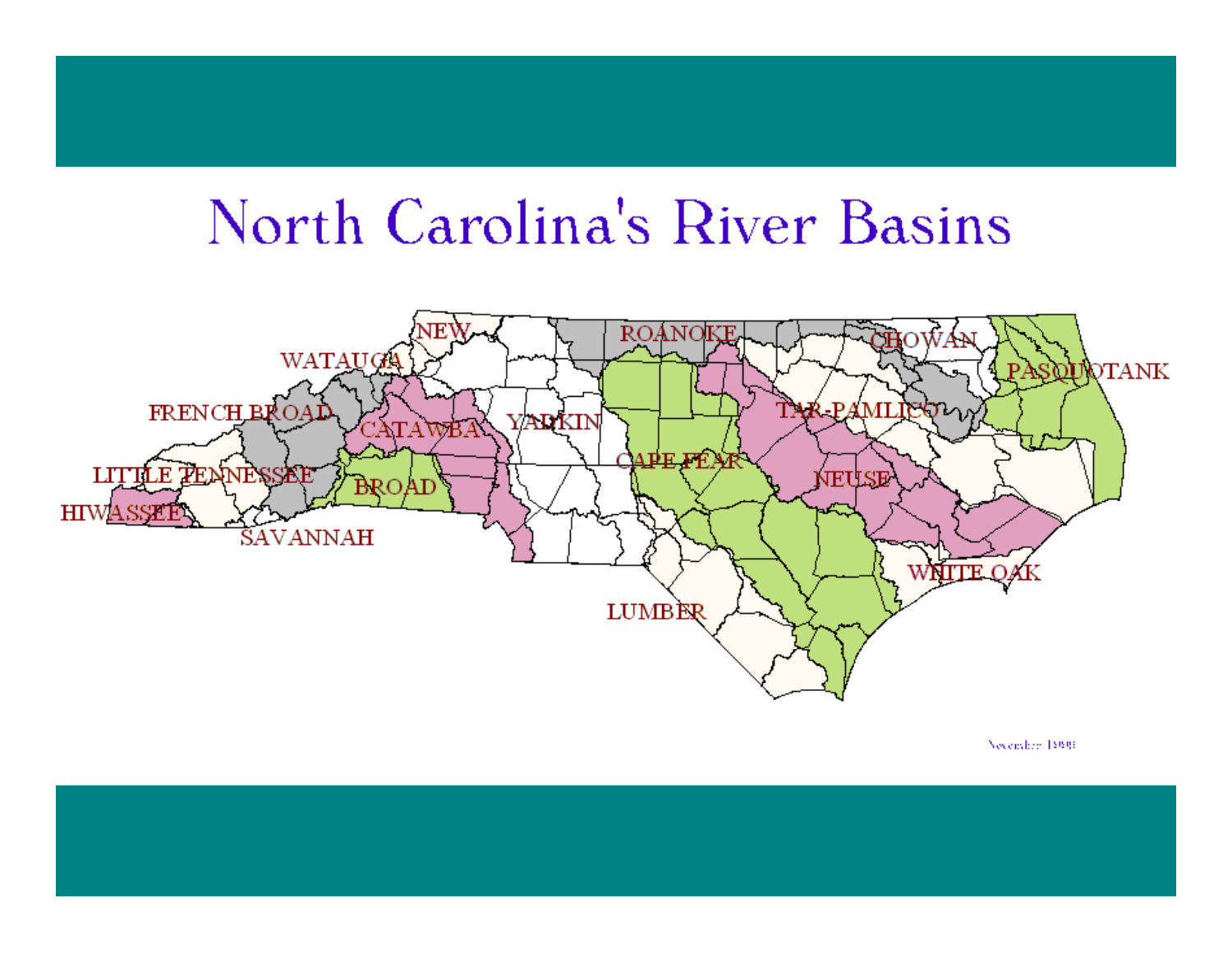# **Cape Fear River Overview**

- State's largest river basin
- Forested land > 50%
- Developed land increased by 42% from 1982-1992
- Contains 54% of state's swine operations

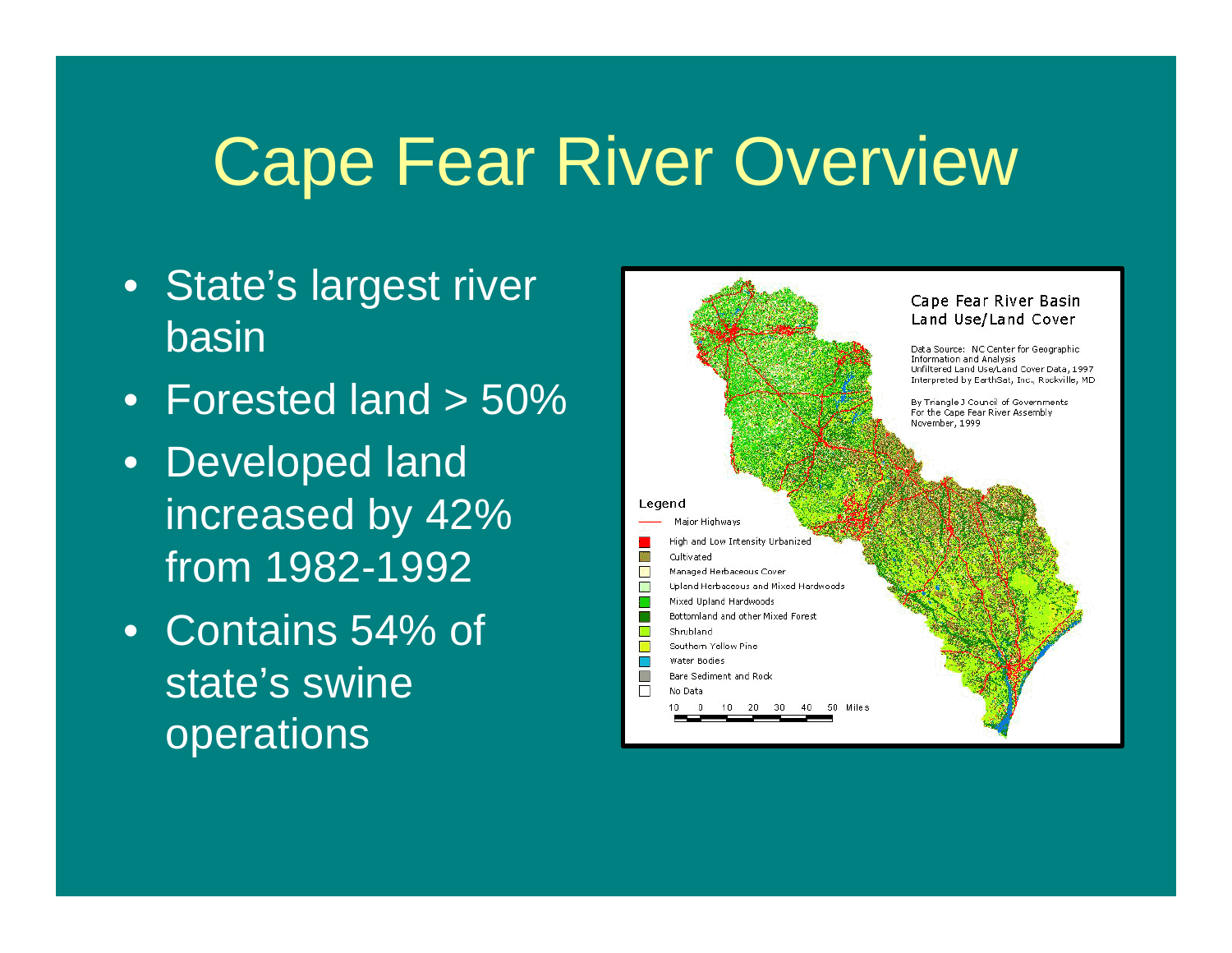# Cape Fear River Water Quality

- 20% of the monitored waters are rated as "impaired"
- Most of the impaired stream miles are located near urbanized areas

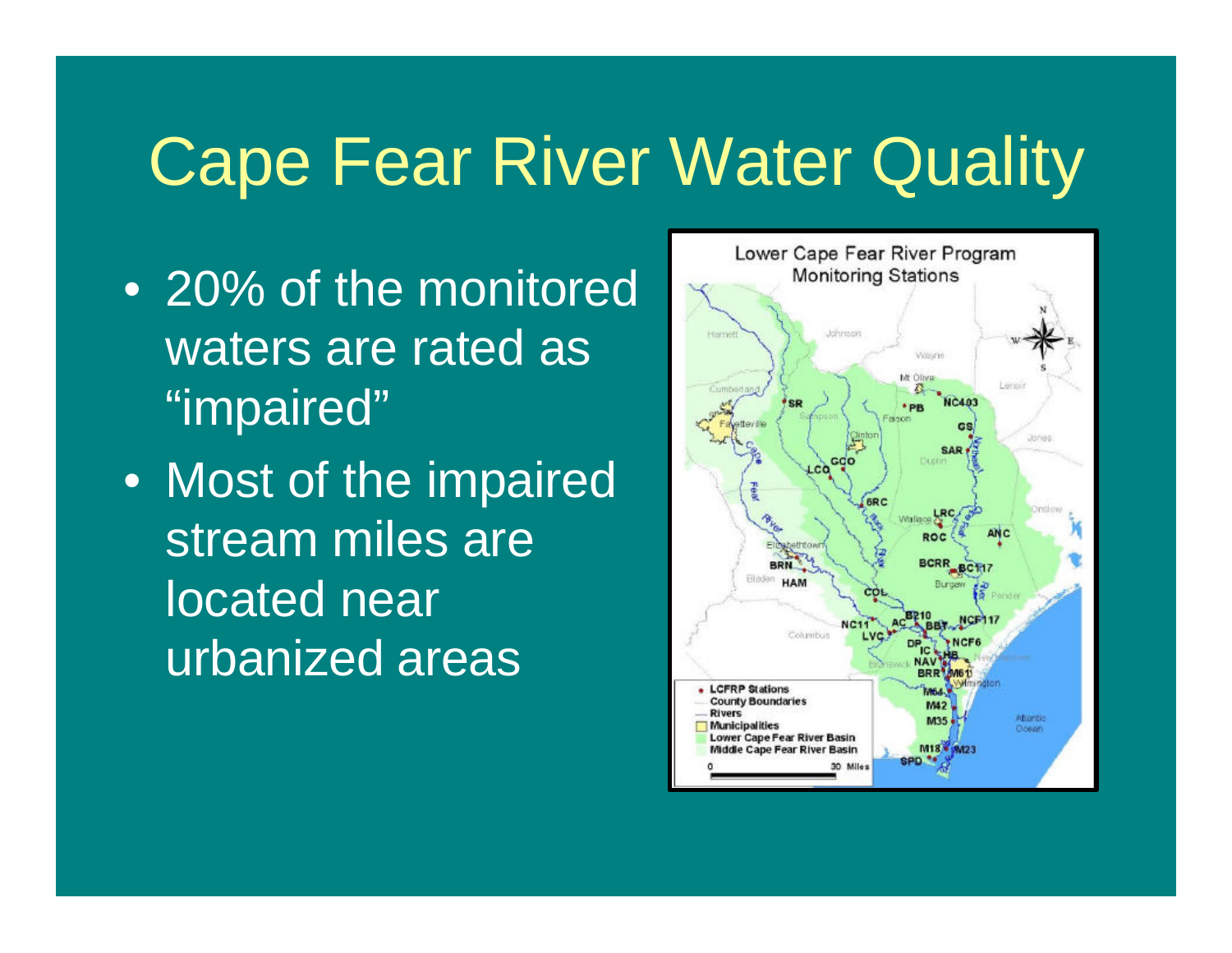# Benefit Transfer

- Contingent Valuation **Method**
- Travel Cost Method
- Hedonic Price Method
- Apply these methods to estimate the value of avoiding water quality degradation in the lower Cape Fear River (Wilmington, New Hanover County)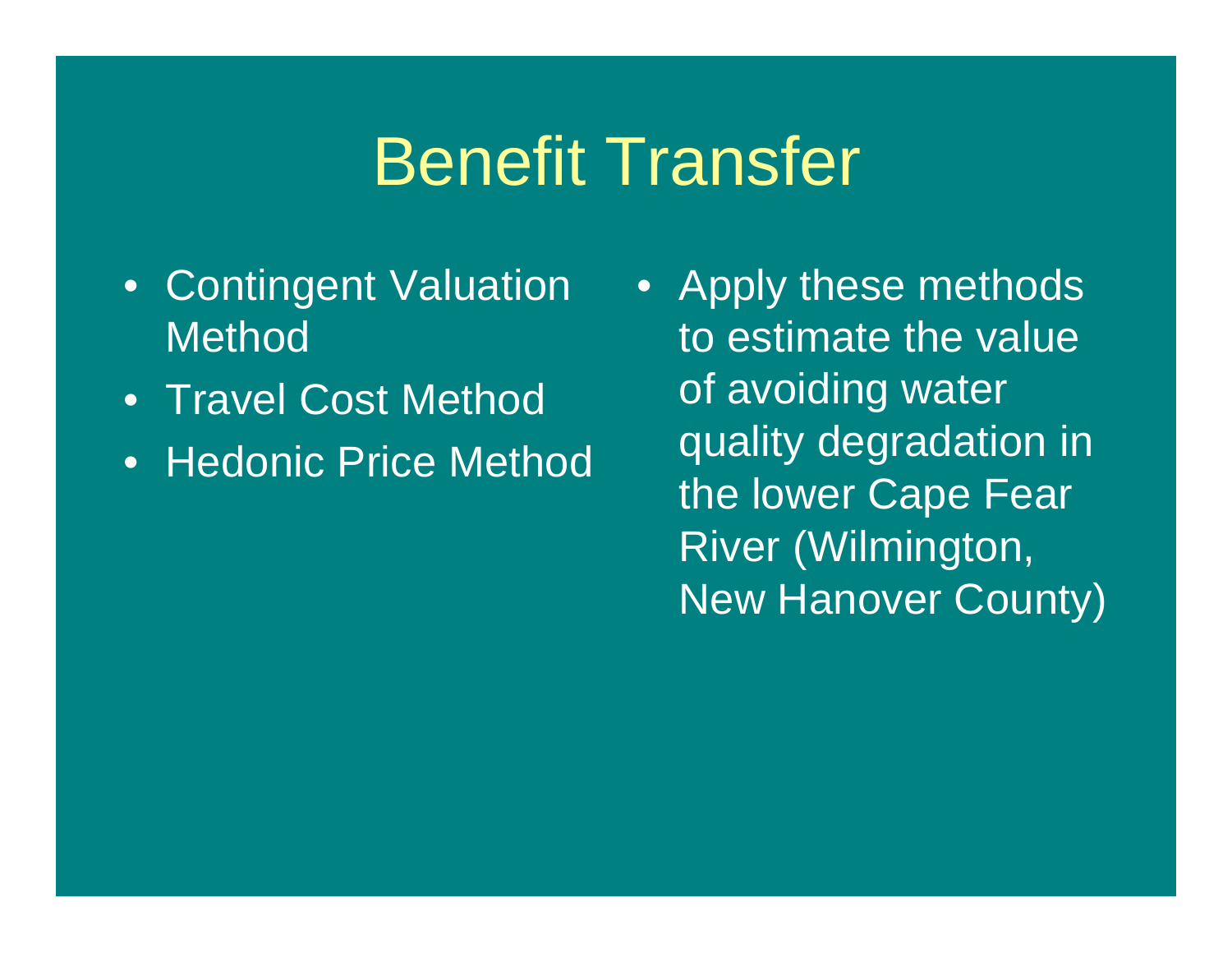# Contingent Valuation Method

- Study site: Catawba River (NC) (Kramer and Eisen-Hecht (WRR, 2002)
- WTP = \$139/household/annually for five years to avoid water quality degradation in the entire river basin
- New Hanover County Population = 70,000 households
- Total Annual WTP for five years = \$9.7 million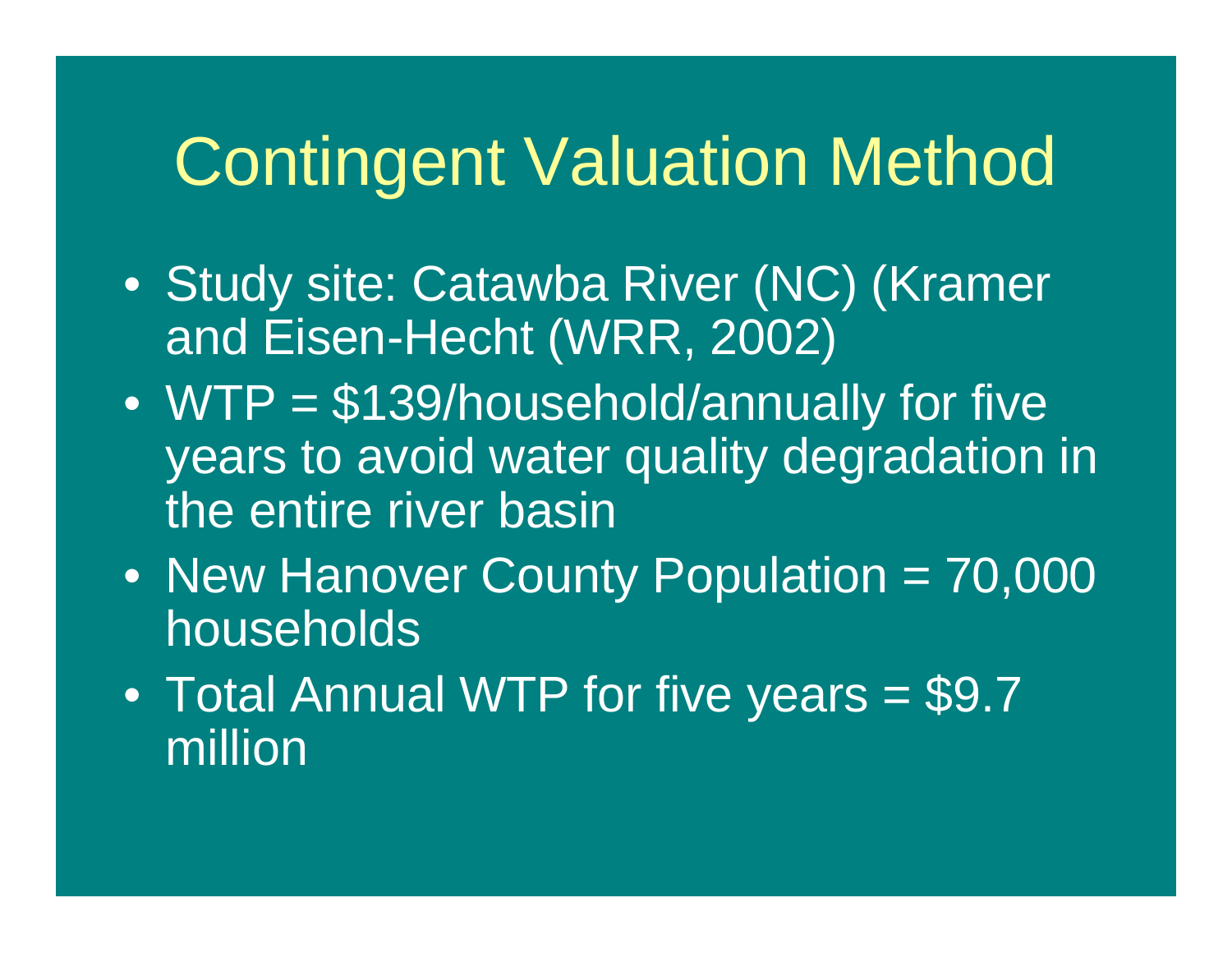## Travel Cost Method

- State level random utility model (Phanuef, WRR, 2002)
- Per trip WTP  $= $2.25$
- Freshwater angling days in New Hanover County = 24,146 (NSFHWAR)
- Total annual WTP for basin wide water quality improvements = \$54,328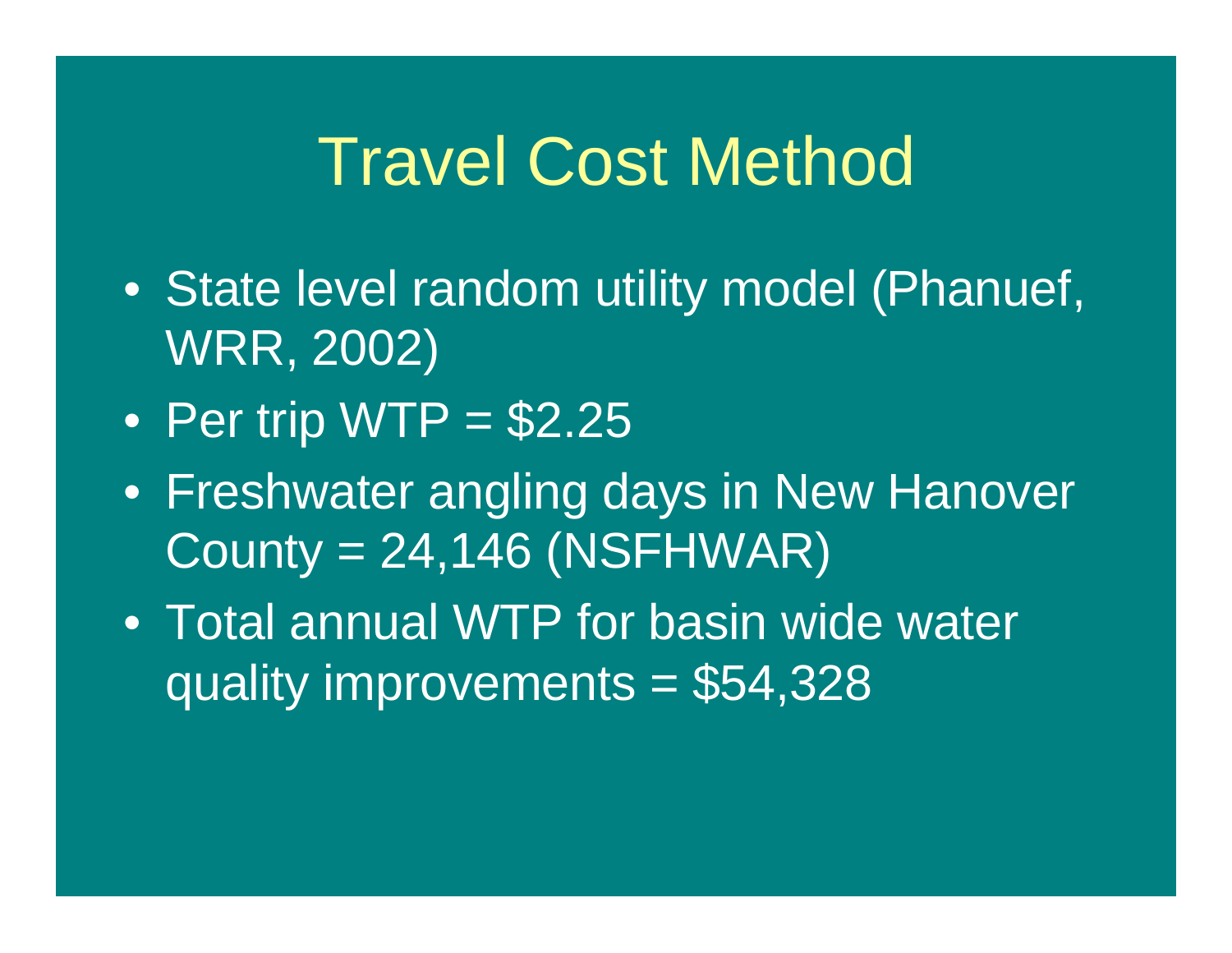# Hedonic Price Method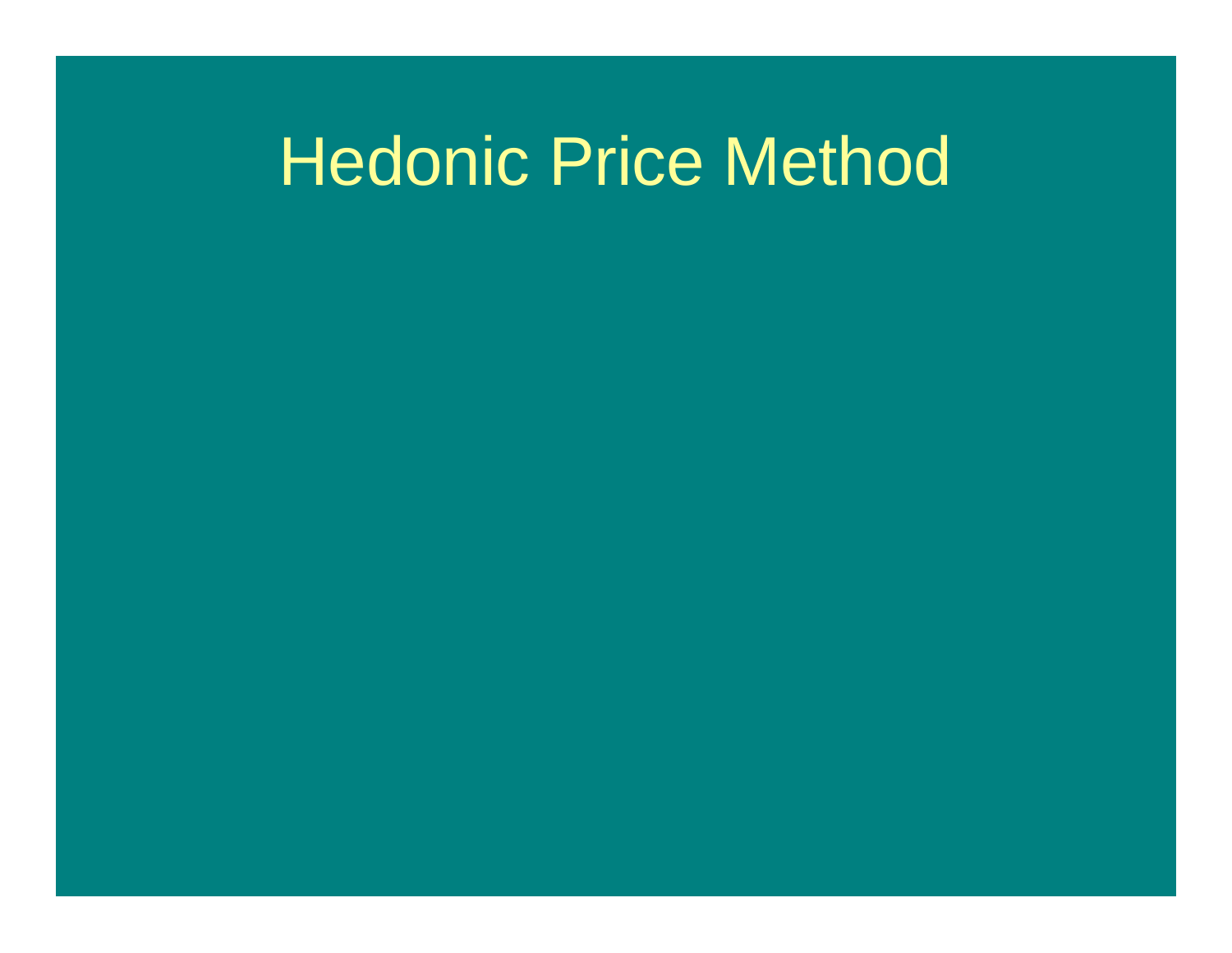# Present Value of WTP (millions, r=5%)

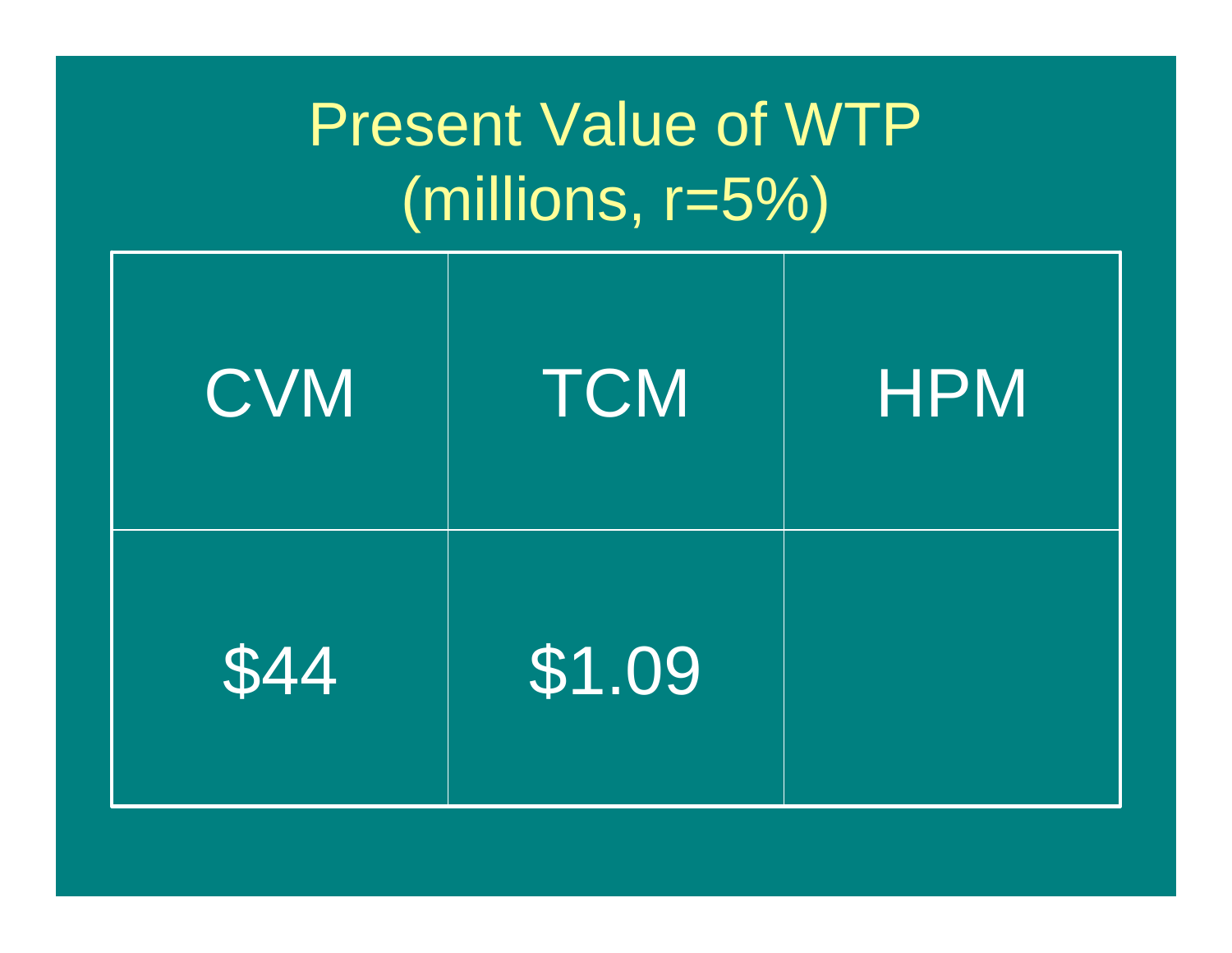## **Conclusions**

- Economics can be used to analyze the efficiency of water quality policy.
- Several benefit estimation methods are available.
- Benefit transfer is often used as a costeffective tool.
- Pay attention to choice of method and definition of benefits.
- Future research …